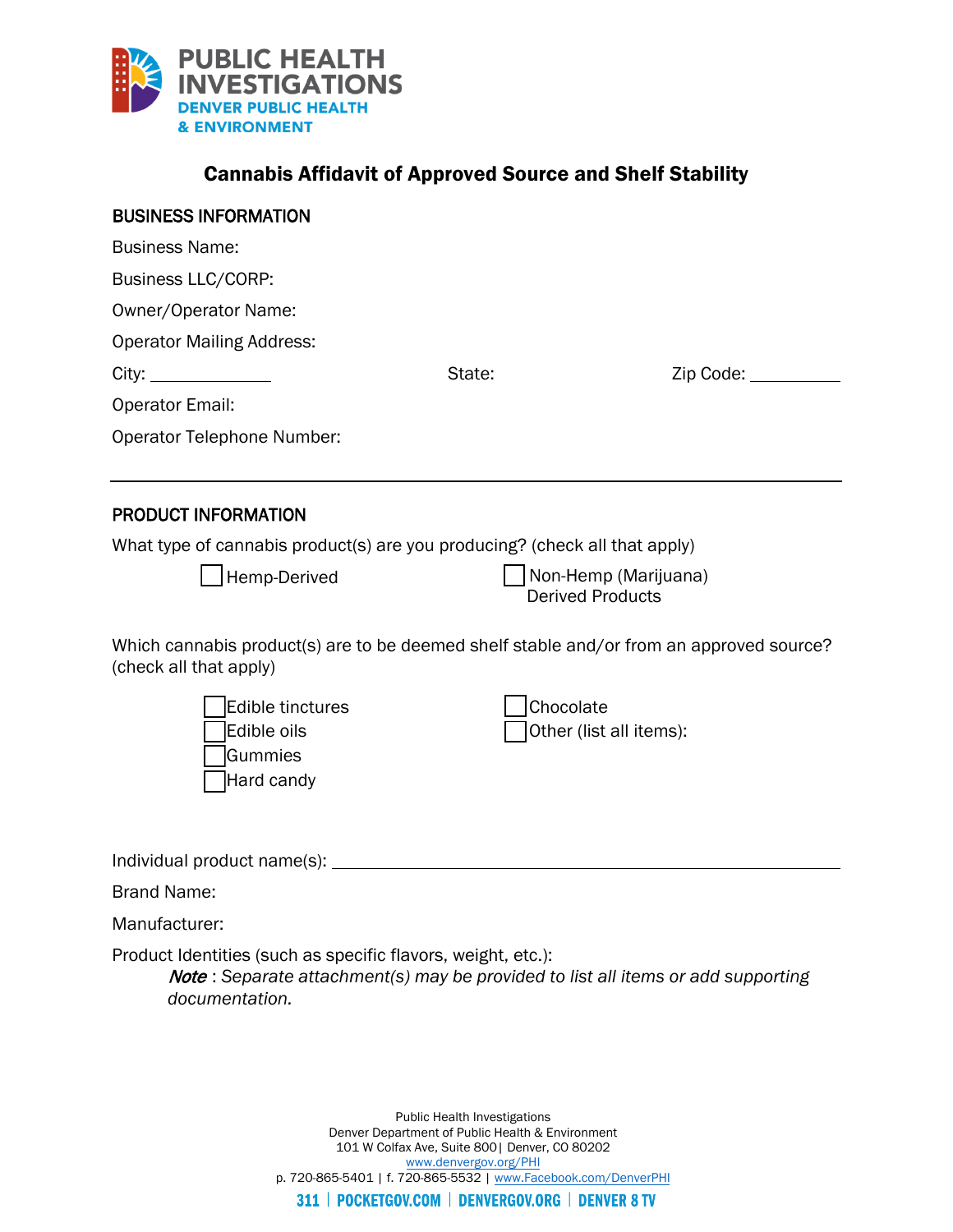## OTHER INFORMATION

MED MIP License Number (404 or 404R):

Denver Business File Number (BFN):

CDPHE License Number:

Licensed Outside of Colorado:  $\Box$  Yes  $\Box$  No

If hemp, state(s) where hemp originated from and product manufactured:

Other trade names or businesses associated with business:

Source Guidance Document provided by DDPHE.

### By initialing below, you are acknowledging the following statements to be true:

| As owner/representative of the above-named business, I offer this affidavit as<br>affirmation that my cannabis (hemp and/or marijuana) product(s) are prepared in a<br>licensed facility in accordance with applicable local and/or state laws governing the<br>designated business and I have reviewed the referenced guidance materials regarding<br>approved source criteria and shelf stability requirements as provided by the Denver<br>Department of Public Health & Environment (DDPHE). |
|--------------------------------------------------------------------------------------------------------------------------------------------------------------------------------------------------------------------------------------------------------------------------------------------------------------------------------------------------------------------------------------------------------------------------------------------------------------------------------------------------|
| I confirm that all orally-ingested cannabis product(s) as noted above are made in a<br>regulated and inspected food facility or MIP with food grade ingredients and meet<br>approved source criteria. (DRMC §23-3, 23-4)                                                                                                                                                                                                                                                                         |
| I understand that all cannabis-infused foods must be stored at a licensed food facility<br>or MIP meeting approved source criteria. (DRMC §23-3, 23-4)                                                                                                                                                                                                                                                                                                                                           |
| I confirm that all orally-ingested cannabis product(s) are shelf stable due to<br>a processing control step that destroys or limits the growth of Clostridium<br>botulinum. (DRMC §23-3, 23-4)                                                                                                                                                                                                                                                                                                   |
| I am aware of, and will maintain, copies of all required documents that prove the above<br>noted cannabis product(s) is/are from<br>an approved source<br>and is/are shelf<br>stable, including, but not limited to, the documentation of temperature logs. All<br>documentation shall be made available upon request. (DRMC §23-3)                                                                                                                                                              |
| I will submit a new affidavit for approval before introducing new cannabis-infused<br>product(s) for sale in Denver and/or if standard operating procedures change for<br>existing products approved in Denver (i.e. product recipes, ingredient sources,<br>manufacturing location, etc.).                                                                                                                                                                                                      |
| I have received, read, and understood the Cannabis Shelf Stability and Approved                                                                                                                                                                                                                                                                                                                                                                                                                  |